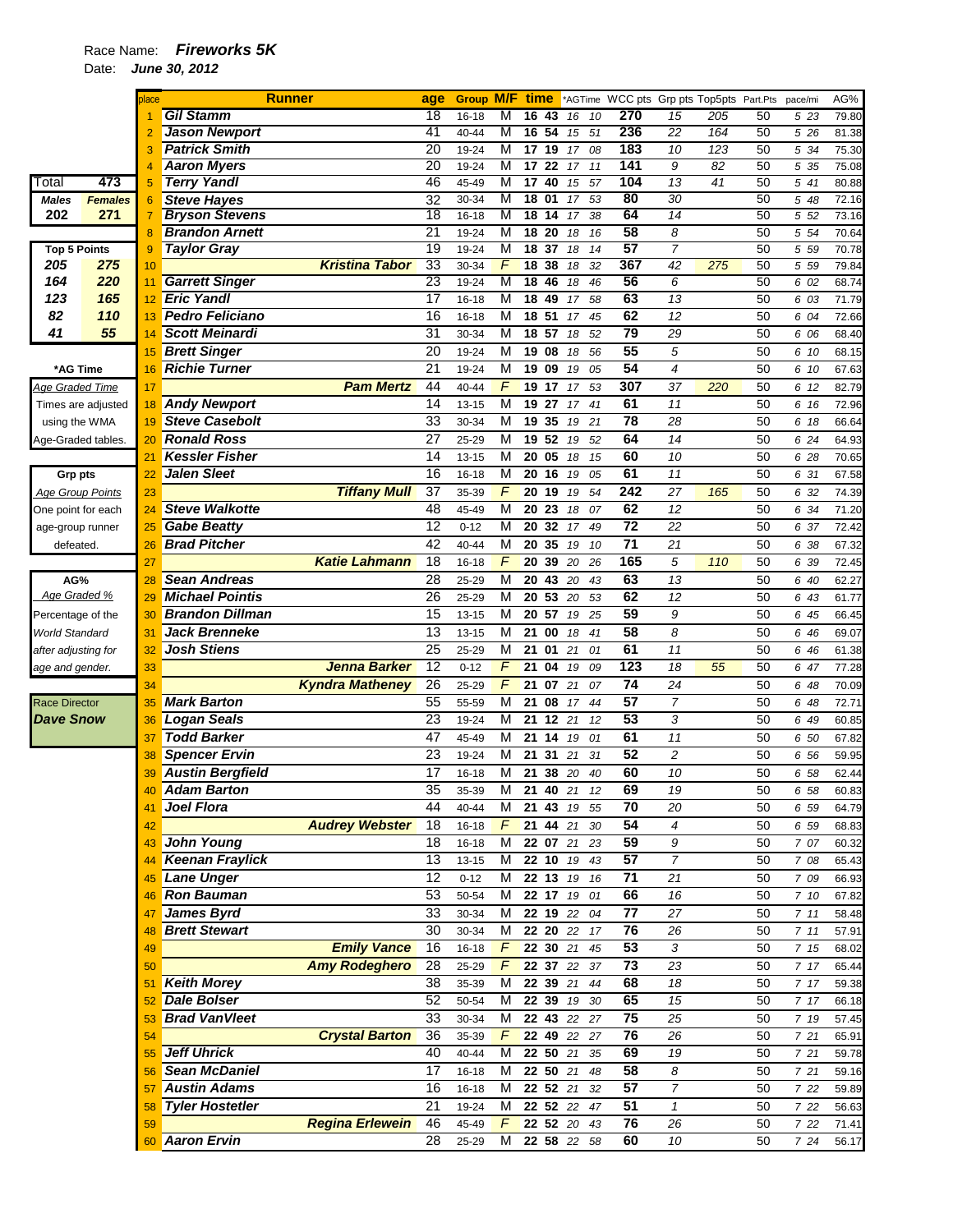| place | <b>Runner</b>              | age             | <b>Group M/F time</b> |                         |          |                 |    |    |                 | *AGTime WCC pts Grp pts Top5pts Part.Pts pace/mi |    |       | AG%   |
|-------|----------------------------|-----------------|-----------------------|-------------------------|----------|-----------------|----|----|-----------------|--------------------------------------------------|----|-------|-------|
| 61    | <b>Shelby Short</b>        | 15              | 13-15                 | F                       | 23 05    |                 | 22 | 03 | 60              | 10                                               | 50 | 7 26  | 67.14 |
| 62    | <b>Amelia Dick</b>         | 15              | 13-15                 | $\overline{F}$          | 23 09    |                 | 22 | 06 | 59              | 9                                                | 50 | 7 27  | 66.94 |
| 63    | <b>Andy Roberts</b>        | 38              | 35-39                 | M                       | 23       | 15              | 22 | 18 | 67              | 17                                               | 50 | 7 29  | 57.84 |
| 64    | <b>Nicole Andreas</b>      | 29              | 25-29                 | F                       | 23 23 23 |                 |    | 23 | 72              | 22                                               | 50 | 7 32  | 63.29 |
| 65    | <b>Brian Rhodus</b>        | 42              | 40-44                 | M                       | 23       | 25              | 21 | 48 | 68              | 18                                               | 50 | 7 32  | 59.17 |
| 66    | <b>Rich Allen</b>          | 30              | 30-34                 | M                       | 23 28 23 |                 |    | 24 | 74              | 24                                               | 50 | 7 33  | 55.11 |
| 67    | <b>Dale Brown</b>          | 37              | 35-39                 | M                       | 23 28    |                 | 22 | 40 | 66              | 16                                               | 50 | 7 33  | 56.89 |
| 68    | <b>Chuck Powell</b>        | 26              | 25-29                 | M                       | 23 29    |                 | 23 | 29 | 59              | 9                                                | 50 | 7 34  | 54.93 |
| 69    | <b>Amber York</b>          | 26              | 25-29                 | $\overline{F}$          | 23       | 35              | 23 | 35 | $\overline{71}$ | 21                                               | 50 | 7 35  | 62.76 |
|       | <b>Stephen Scruggs</b>     | $\overline{17}$ | 16-18                 | $\overline{\mathsf{M}}$ | 23       | 38              | 22 | 34 | 56              | 6                                                | 50 | 7 36  | 57.16 |
| 70    | <b>Darin Dubbs</b>         | 43              |                       | $\overline{\mathsf{M}}$ | 23       | 40              |    |    | 67              | 17                                               |    |       |       |
| 71    |                            | 44              | 40-44                 |                         |          |                 | 21 | 52 |                 |                                                  | 50 | 7 37  | 58.99 |
| 72    | <b>Jerry Jones</b>         |                 | 40-44                 | $\overline{\mathsf{M}}$ | 23 45 21 |                 |    | 47 | 66              | 16                                               | 50 | 7 39  | 59.24 |
| 73    | <b>Michael Dugar</b>       | 31              | 30-34                 | M                       | 23       | 45              | 23 | 38 | 73              | 23                                               | 50 | 7 39  | 54.58 |
| 74    | <b>Gina Jones</b>          | 42              | 40-44                 | F                       | 23       | 46              | 22 | 28 | 86              | 36                                               | 50 | 7 39  | 65.88 |
| 75    | <b>Douglas Miller</b>      | 41              | 40-44                 | M                       | 23 51    |                 | 22 | 22 | 65              | 15                                               | 50 | 741   | 57.66 |
| 76    | <b>Brenda Burns</b>        | 54              | 50-54                 | F                       | 23 56    |                 | 19 | 35 | $\overline{79}$ | 29                                               | 50 | 7 42  | 75.58 |
| 77    | <b>Rick Duncan</b>         | 38              | 35-39                 | M                       | 23       | 59              | 23 | 00 | 65              | 15                                               | 50 | 7 43  | 56.08 |
| 78    | <b>Darrin Dolehanty</b>    | 48              | 45-49                 | М                       | 24 05    |                 | 21 | 24 | 60              | 10                                               | 50 | 7 45  | 60.27 |
| 79    | <b>Kathy Shelley</b>       | 41              | 40-44                 | $\overline{F}$          | 24       | $\overline{12}$ | 23 | 04 | 85              | 35                                               | 50 | 7 47  | 64.15 |
| 80    | <b>Tim Gard</b>            | 18              | 16-18                 | M                       | 24 14    |                 | 23 | 26 | 55              | 5                                                | 50 | 7 48  | 55.05 |
| 81    | <b>Austin Morgan</b>       | 10              | $0 - 12$              | M                       | 24 15    |                 | 19 | 49 | 70              | 20                                               | 50 | 7 48  | 65.10 |
| 82    | <b>Andy Shepherd</b>       | $\overline{30}$ | 30-34                 | M                       | 24       | 16              | 24 | 12 | $\overline{72}$ | 22                                               | 50 | 7 49  | 53.29 |
| 83    | <b>Jimmy Bottoms</b>       | $\overline{17}$ | $16 - 18$             | M                       | $24$ 21  |                 | 23 | 15 | 54              | 4                                                | 50 | 7 50  | 55.47 |
| 84    | <b>Dean Knapp</b>          | 28              | 25-29                 | M                       | 24 22    |                 | 24 | 22 | 58              | 8                                                | 50 | 7 51  | 52.95 |
| 85    | <b>Levon Jordan</b>        | 9               | $0 - 12$              | M                       | 24 23    |                 | 19 | 14 | 69              | 19                                               | 50 | 7 51  | 67.09 |
| 86    | <b>Hennie Mulder</b>       | 58              | 55-59                 | M                       | 24       | 26              | 19 | 59 | 56              | 6                                                | 50 | 7 52  | 64.51 |
| 87    | <b>Jason Newton</b>        | 37              | 35-39                 | M                       | 24 27    |                 | 23 | 37 | 64              | 14                                               | 50 | 7 52  | 54.61 |
| 88    | <b>Danielle Newport</b>    | 12              | $0 - 12$              | $\overline{F}$          | 24       | 35              | 22 | 21 | 67              | 17                                               | 50 | 7 55  | 66.22 |
|       | <b>Chris Pegg</b>          | 36              | 35-39                 | M                       | 24       | 40              | 23 | 59 | 63              | 13                                               | 50 | 7 56  | 53.75 |
| 89    | <b>Steven Dick</b>         | 50              | 50-54                 | M                       | 24       | 48              | 21 | 42 | 64              | 14                                               | 50 | 7 59  | 59.47 |
| 90    |                            | 46              |                       | M                       |          |                 |    |    | 59              |                                                  |    |       |       |
| 91    | <b>Brad Lambright</b>      |                 | 45-49                 | F                       | 24 52 22 |                 |    | 27 | 91              | 9                                                | 50 | 8 00  | 57.46 |
| 92    | <b>Melissa Johnson</b>     | 31              | 30-34                 |                         | 24       | 54              | 24 | 52 | 55              | 41                                               | 50 | 8 01  | 59.52 |
| 93    | <b>Zach Rozelle</b>        | $\overline{57}$ | 55-59                 | M                       | 24 56 20 |                 |    | 35 |                 | 5                                                | 50 | 8 02  | 62.68 |
| 94    | <b>Jim Robertson</b>       | 61              | 60-64                 | M                       | 25       | 00              | 19 | 56 | 57              | $\overline{7}$                                   | 50 | 8 03  | 64.73 |
| 95    | <b>Matt Amos</b>           | $\overline{34}$ | 30-34                 | M                       | 25 06    |                 | 24 | 42 | $\overline{71}$ | 21                                               | 50 | 8 05  | 52.23 |
| 96    | <b>Eileen Cravens</b>      | 55              | 55-59                 | $\overline{F}$          | 25       | 10              | 20 | 19 | 65              | 15                                               | 50 | 8 06  | 72.85 |
| 97    | <b>Michael Mitchell</b>    | 29              | 25-29                 | M                       | 25       | 11              | 25 | 10 | 57              | $\overline{7}$                                   | 50 | 8 0 6 | 51.27 |
| 98    | <b>Amanda Allen</b>        | 26              | 25-29                 | F                       | 25       | 12              | 25 | 12 | 70              | 20                                               | 50 | 8 07  | 58.73 |
| 99    | <b>Tom Carrico</b>         | 59              | 55-59                 | М                       | 25 17    |                 | 20 | 31 | 54              | 4                                                | 50 | 8 08  | 62.89 |
|       | 100 Jeremy Browning        | 30              | 30-34                 | м                       | 25 22 25 |                 |    | 18 | 70              | 20                                               | 50 | 8 10  | 50.98 |
| 101   | <b>Christina Byrd</b>      | 33              | 30-34                 | $\sqrt{2}$              | 25 24 25 |                 |    | 16 | 90              | 40                                               | 50 | 8 11  | 58.57 |
|       | 102 Joe Gleeson            | 49              | 45-49                 | M                       | 25 28    |                 | 22 | 27 | 58              | 8                                                | 50 | 8 12  | 57.45 |
|       | 103 Jesse Jaynes           | 39              | 35-39                 | М                       | 25 29 24 |                 |    | 16 | 62              | 12                                               | 50 | 8 12  | 53.17 |
|       | 104 Dan Schmidt            | 34              | 30-34                 | M                       | 25 33    |                 | 25 | 08 | 69              | 19                                               | 50 | 8 13  | 51.31 |
|       | 105 Jacob Thompson         | 17              | $16 - 18$             | М                       | 25 34 24 |                 |    | 25 | 53              | 3                                                | 50 | 8 14  | 52.83 |
|       | 106 Gavin Mull             | 12              | $0 - 12$              | M                       | 25 36 22 |                 |    | 12 | 68              | 18                                               | 50 | 8 14  | 58.09 |
|       | 107 Austin Farlow          | 9               | $0 - 12$              | M                       | 25       | 40 20           |    | 14 | 67              | 17                                               | 50 | 8 16  | 63.73 |
| 108   | <b>Taylor McCullum</b>     | 20              | 19-24                 | F                       | 25 45 25 |                 |    | 44 | 64              | 14                                               | 50 | 8 17  | 57.50 |
|       | 109 Andrew Hoover          | 16              | 16-18                 | M                       | 25 46 24 |                 |    | 16 | 52              | 2                                                | 50 | 8 18  | 53.15 |
|       | 110 Nathan Dickman         | 11              | $0 - 12$              | M                       | 25 51    |                 | 21 | 48 | 66              | 16                                               | 50 | 8 19  | 59.17 |
|       | 111 Brad Stahlhut          | 32              | 30-34                 | M                       | 25 52 25 |                 |    | 40 | 68              | 18                                               | 50 | 8 20  | 50.26 |
|       | 112 Brooks Baker           | 31              | 30-34                 | M                       | 25 55 25 |                 |    | 48 | 67              | 17                                               | 50 | 8 21  | 50.01 |
|       | 113 Ben Climer             | $\overline{27}$ |                       | M                       | 25 55 25 |                 |    |    | 56              | 6                                                |    |       |       |
|       | <b>Kelsey Whirley</b>      |                 | 25-29                 | F                       |          |                 |    | 55 | 52              | 2                                                | 50 | 8 21  | 49.77 |
| 114   |                            | 17              | $16 - 18$             |                         | 26 00 25 |                 |    | 27 |                 |                                                  | 50 | 8 2 2 | 58.14 |
| 115   | <b>Cindy Elzemeyer</b>     | 38              | 35-39                 | $\overline{F}$          | 26 02 25 |                 |    | 21 | $\overline{75}$ | 25                                               | 50 | 8 2 3 | 58.39 |
| 116   | <b>Christina Schneider</b> | 24              | 19-24                 | F                       | 26 04 26 |                 |    | 04 | 63              | 13                                               | 50 | 8 23  | 56.78 |
|       | 117 Rod Waltz              | 51              | 50-54                 | M                       | 26 06 22 |                 |    | 39 | 63              | 13                                               | 50 | 8 2 4 | 56.97 |
|       | 118 Raymond Blevins        | 54              | 50-54                 | М                       | 26 09 22 |                 |    | 08 | 62              | 12                                               | 50 | 8 25  | 58.28 |
| 119   | <b>Kathy Barton</b>        | 56              | 55-59                 | F                       | 26 10    |                 | 20 | 50 | 64              | 14                                               | 50 | 8 25  | 71.05 |
|       | 120 Dan Dickman            | 43              | 40-44                 | М                       | 26 16 24 |                 |    | 16 | 64              | 14                                               | 50 | 8 27  | 53.15 |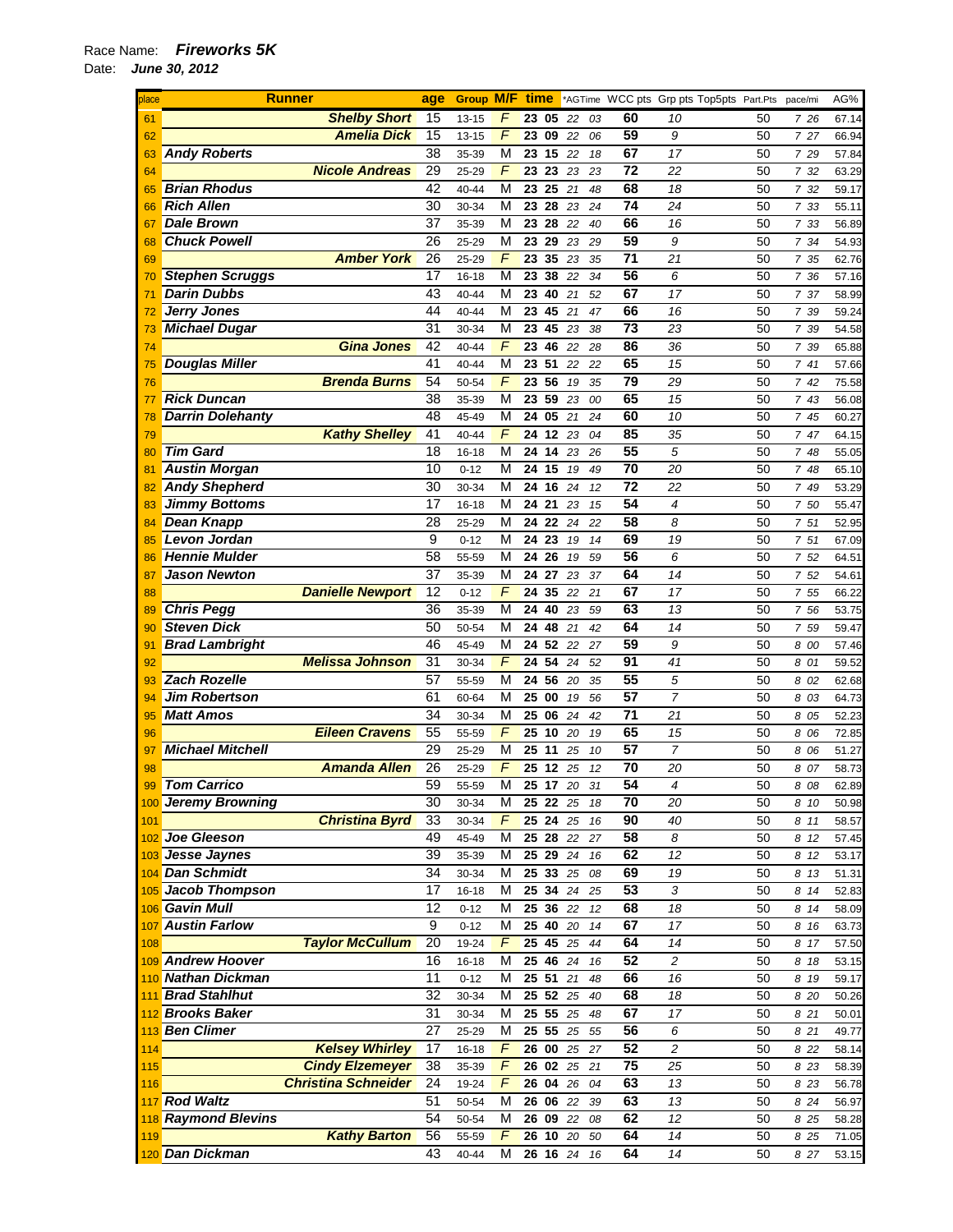## Race Name: *Fireworks 5K*  Date: *June 30, 2012*

| place | <b>Runner</b>                    | age             |           |                |    |                    |             |                 | <b>Group M/F time</b> *AGTime WCC pts Grp pts Top5pts Part.Pts pace/mi |    |       | AG%   |
|-------|----------------------------------|-----------------|-----------|----------------|----|--------------------|-------------|-----------------|------------------------------------------------------------------------|----|-------|-------|
| 121   | <b>Andy Frazier</b>              | 33              | 30-34     | м              |    | 26 16              | 25<br>58    | 66              | 16                                                                     | 50 | 827   | 49.68 |
| 122   | <b>Quyen Wolfe</b>               | 34              | 30-34     | F              |    | 26 18 26           | 05          | 89              | 39                                                                     | 50 | 8 28  | 56.73 |
| 123   | <b>Kevin Shelley</b>             | 46              | 45-49     | M              |    | 26 20              | 23<br>46    | 57              | $\overline{7}$                                                         | 50 | 8 29  | 54.26 |
| 124   | <b>Josh Morgan</b>               | 32              | 30-34     | М              |    | 26 21              | 26<br>09    | 65              | 15                                                                     | 50 | 8 2 9 | 49.34 |
| 125   | <b>Amy Decker</b>                | 46              | 45-49     | F              |    | 26 21              | 23<br>53    | 75              | 25                                                                     | 50 | 8 29  | 61.97 |
| 126   | <b>Kasey Reneau</b>              | 18              | 16-18     | F              |    | 26 22 26           | 05          | 51              | $\mathbf{1}$                                                           | 50 | 8 2 9 | 56.74 |
| 127   | <b>Chip Foster</b>               | 51              | 50-54     | M              | 26 | 24                 | 54<br>22    | 61              | 11                                                                     | 50 | 8 30  | 56.32 |
| 128   | <b>Alex Reynolds</b>             | 11              | $0 - 12$  | М              |    | 26 28              | 22<br>19    | 65              | 15                                                                     | 50 | 8 31  | 57.79 |
|       | <b>Ravishankar Vedantam</b>      | 51              | 50-54     | M              |    | 26 41              | 23<br>09    | 60              | 10                                                                     | 50 | 8 35  | 55.72 |
| 130   | <b>William Gigliotti</b>         | 62              | 60-64     | М              |    | 26 42 21           | 06          | $\overline{56}$ | 6                                                                      | 50 | 8 36  | 61.14 |
| 131   | <b>Michael Johnson</b>           | 49              | 45-49     | M              |    | $26\ 50\ 23$       | 40          | 56              | 6                                                                      | 50 | 8 38  | 54.52 |
| 132   | <b>Parker Jaynes</b>             | $\overline{11}$ | $0 - 12$  | M              | 27 | 00                 | 22<br>46    | 64              | 14                                                                     | 50 | 8 41  | 56.65 |
|       | 133 Gene Black                   | 70              | $70+$     | M              |    | 27 02              | 19<br>47    | 51              | $\mathbf{1}$                                                           | 50 | 8 42  | 65.20 |
| 134   | <b>Elisha Frazier</b>            | 30              | 30-34     | F              | 27 | 04                 | 27<br>04    | 88              | 38                                                                     | 50 | 8 43  | 54.70 |
|       | 135 Dave Pointis                 | 61              | 60-64     | M              | 27 | 04 21              |             | 55              | 5                                                                      | 50 | 8 43  | 59.78 |
|       | <b>Allie Unger</b>               | 16              | 16-18     | F              | 27 | 07                 | 35          | 50              |                                                                        | 50 |       |       |
| 136   | <b>Tessa Rhodus</b>              | 15              |           | F              |    |                    | 26<br>13    | 58              | 0                                                                      |    | 8 4 4 | 56.44 |
| 137   |                                  |                 | $13 - 15$ | F              |    | 27 07 25           | 54          | $\overline{74}$ | 8                                                                      | 50 | 8 44  | 57.15 |
| 138   | <b>Angie Witham</b>              | 49              | 45-49     |                | 27 | 15                 | 23<br>48    |                 | 24                                                                     | 50 | 8 4 6 | 62.19 |
| 139   | <b>James Hoffman</b>             | 56              | 55-59     | M              | 27 | 18 22              | 43          | 53              | 3                                                                      | 50 | 8 47  | 56.77 |
| 140   | <b>Lori Fields</b>               | 32              | 30-34     | F              | 27 | 18                 | 27<br>13    | 87              | 37                                                                     | 50 | 8 47  | 54.37 |
| 141   | <b>Michael Mills</b>             | 58              | 55-59     | M              |    | 27 19              | 22<br>21    | $\overline{52}$ | $\overline{c}$                                                         | 50 | 8 48  | 57.70 |
| 142   | <b>Angie Rhodus</b>              | 40              | 40-44     | $\overline{F}$ | 27 | 20                 | 26<br>16    | $\overline{84}$ | 34                                                                     | 50 | 8 48  | 56.36 |
| 143   | <b>Rob Hutchens</b>              | 46              | 45-49     | М              | 27 | 20                 | 24<br>41    | 55              | 5                                                                      | 50 | 8 48  | 52.28 |
| 144   | <b>Melanie Roberts</b>           | 39              | 35-39     | F              | 27 | 25                 | 26<br>32    | 74              | 24                                                                     | 50 | 8 49  | 55.79 |
| 145   | <b>Isono Yuji</b>                | 50              | 50-54     | М              |    | 27 27              | 24<br>01    | 59              | 9                                                                      | 50 | 8 50  | 53.73 |
| 146   | <b>Melissa Moore</b>             | 44              | 40-44     | F              | 27 | 35 25              | 34          | 83              | 33                                                                     | 50 | 8 53  | 57.87 |
| 147   | <b>Adam Cobb</b>                 | 29              | 25-29     | M              | 27 | 37                 | 27<br>36    | $\overline{55}$ | 5                                                                      | 50 | 8 53  | 46.75 |
|       | 148 Robert Dancer                | 8               | $0 - 12$  | M              | 27 | 38                 | 20<br>57    | 63              | 13                                                                     | 50 | 8 54  | 61.59 |
|       | 149 Kyle Kolopanis               | 29              | 25-29     | м              | 27 | 39                 | 38<br>27    | 54              | $\overline{4}$                                                         | 50 | 8 54  | 46.70 |
| 150   | <b>Amanda Townsend</b>           | 31              | 30-34     | F              | 27 | 46                 | 27<br>44    | 86              | 36                                                                     | 50 | 8 56  | 53.37 |
| 151   | <b>Stacy Brenneke</b>            | 41              | 40-44     | F              | 27 | $\overline{55}$ 26 | 37          | 82              | 32                                                                     | 50 | 8 59  | 55.61 |
| 152   | <b>Brent Alan Bowman</b>         | 27              | 25-29     | М              | 27 | 55 27              | 55          | 53              | 3                                                                      | 50 | 8 59  | 46.21 |
| 153   | Jr McMullen                      | 33              | 30-34     | М              | 28 | 03                 | 27<br>44    | 64              | 14                                                                     | 50 | 9 02  | 46.52 |
| 154   | <b>Susan Steele</b>              | 53              | 50-54     | F              |    | 28 13 23           | 24          | 78              | 28                                                                     | 50 | 9 05  | 63.26 |
|       | 155 Mike Glover                  | 42              | 40-44     | М              | 28 | 15 26              | 18          | 63              | 13                                                                     | 50 | 9 06  | 49.05 |
|       | 156 Hunter Lambright             | 21              | 19-24     | М              |    | 28 17              | 28<br>10    | 50              | 0                                                                      | 50 | 9 06  | 45.79 |
|       | 157 Don Beatty                   | 43              | 40-44     | M              | 28 | 20                 | 26<br>11    | 62              | 12                                                                     | 50 | 9 07  | 49.27 |
| 158   | <b>Teri Kissick</b>              | 41              | 40-44     | F              |    | 28 20 27           | 01          | 81              | 31                                                                     | 50 | 9 07  | 54.79 |
|       | 159 Drew VanVleet                | $\overline{7}$  | $0 - 12$  | M              |    | 28 21              | 20<br>33    | 62              | 12                                                                     | 50 | 9 07  | 62.76 |
| 160   | <b>Kelly VanVleet</b>            | 34              | 30-34     | F              |    | 28 26 28           | 12          | 85              | 35                                                                     | 50 | 9 0 9 | 52.48 |
| 161   | <b>Belinda Gray</b>              | 53              | 50-54     | F              |    | 28 29 23           | 37          | 77              | 27                                                                     | 50 | 9 10  | 62.66 |
|       | 162 Alex Vandivier               | 16              | 16-18     | М              |    |                    | 28 30 26 51 | 51              | $\mathbf{1}$                                                           | 50 | 9 10  | 48.06 |
|       |                                  |                 |           | F              |    |                    |             | 69              |                                                                        |    |       |       |
| 163   | Anya Johnsman<br>164 James Fagan | 28<br>50        | 25-29     |                |    | 28 30 28           | 30          | 58              | 19                                                                     | 50 | 9 10  | 51.93 |
|       | 165 John Owens                   |                 | 50-54     | М              |    | 28 41              | 25<br>05    |                 | 8                                                                      | 50 | 9 14  | 51.42 |
|       |                                  | 32              | 30-34     | М              |    | 28 42 28           | 29          | 63              | 13                                                                     | 50 | 9 14  | 45.30 |
| 166   | <b>Michelle Baker</b>            | 35              | 35-39     | F              |    | 28 46              | 28<br>26    | 73              | 23                                                                     | 50 | 9 16  | 52.06 |
|       | 167 Dean Frame                   | 51              | 50-54     | M              |    | 28 49              | 25<br>00    | 57              | $\overline{7}$                                                         | 50 | 9 17  | 51.60 |
| 168   | <b>Heather Fisher</b>            | 37              | 35-39     | F              |    | 28 54 28           | 18          | $\overline{72}$ | 22                                                                     | 50 | 9 18  | 52.29 |
| 169   | <b>Cherie Dolehanty</b>          | 43              | $40 - 44$ | F              |    | 28 56 27           | 06          | 80              | 30                                                                     | 50 | 9 19  | 54.62 |
| 170   | <b>Suzanne Derengowski</b>       | 50              | 50-54     | F              |    | 28 56 24           | 57          | 76              | 26                                                                     | 50 | 9 19  | 59.32 |
| 171   | <b>Mariah Seals</b>              | 20              | 19-24     | F              |    | 29 00 28           | 59          | 62              | 12                                                                     | 50 | 9 20  | 51.05 |
| 172   | <b>Manda Light</b>               | 30              | 30-34     | F              |    | 29 02 29           | 01          | 84              | 34                                                                     | 50 | 9 21  | 50.99 |
| 173   | <b>Sabrena Bartram</b>           | 49              | 45-49     | F              |    | 29 08              | 25<br>27    | 73              | 23                                                                     | 50 | 9 23  | 58.17 |
|       | 174 Mike Witham                  | 41              | 40-44     | M              |    | 29 11              | 27<br>22    | 61              | 11                                                                     | 50 | 9 24  | 47.13 |
| 175   | <b>Heather Wampole</b>           | 30              | 30-34     | $\overline{F}$ |    | 29 12 29           | 11          | 83              | 33                                                                     | 50 | 9 24  | 50.70 |
|       | 176 Aaron Johnson                | 36              | 35-39     | М              |    | 29 13 28           | 25          | 61              | 11                                                                     | 50 | 9 2 4 | 45.38 |
| 177   | <b>Geraldine Cruse</b>           | 20              | 19-24     | F              |    | 29 15 29           | 14          | 61              | 11                                                                     | 50 | 9 25  | 50.62 |
|       | 178 Charlie Ferguson             | 30              | 30-34     | M              |    | 29 21 29           | 17          | 62              | 12                                                                     | 50 | 9 27  | 44.06 |
| 179   | <b>Kimberly Dailey</b>           | 46              | 45-49     | F              |    |                    | 29 27 26 41 | $\overline{72}$ | 22                                                                     | 50 | 9 2 9 | 55.45 |
| 180   | Jessica Gabbard                  | 36              | 35-39     | F              |    |                    | 29 28 28 59 | $\overline{71}$ | 21                                                                     | 50 | 9 2 9 | 51.04 |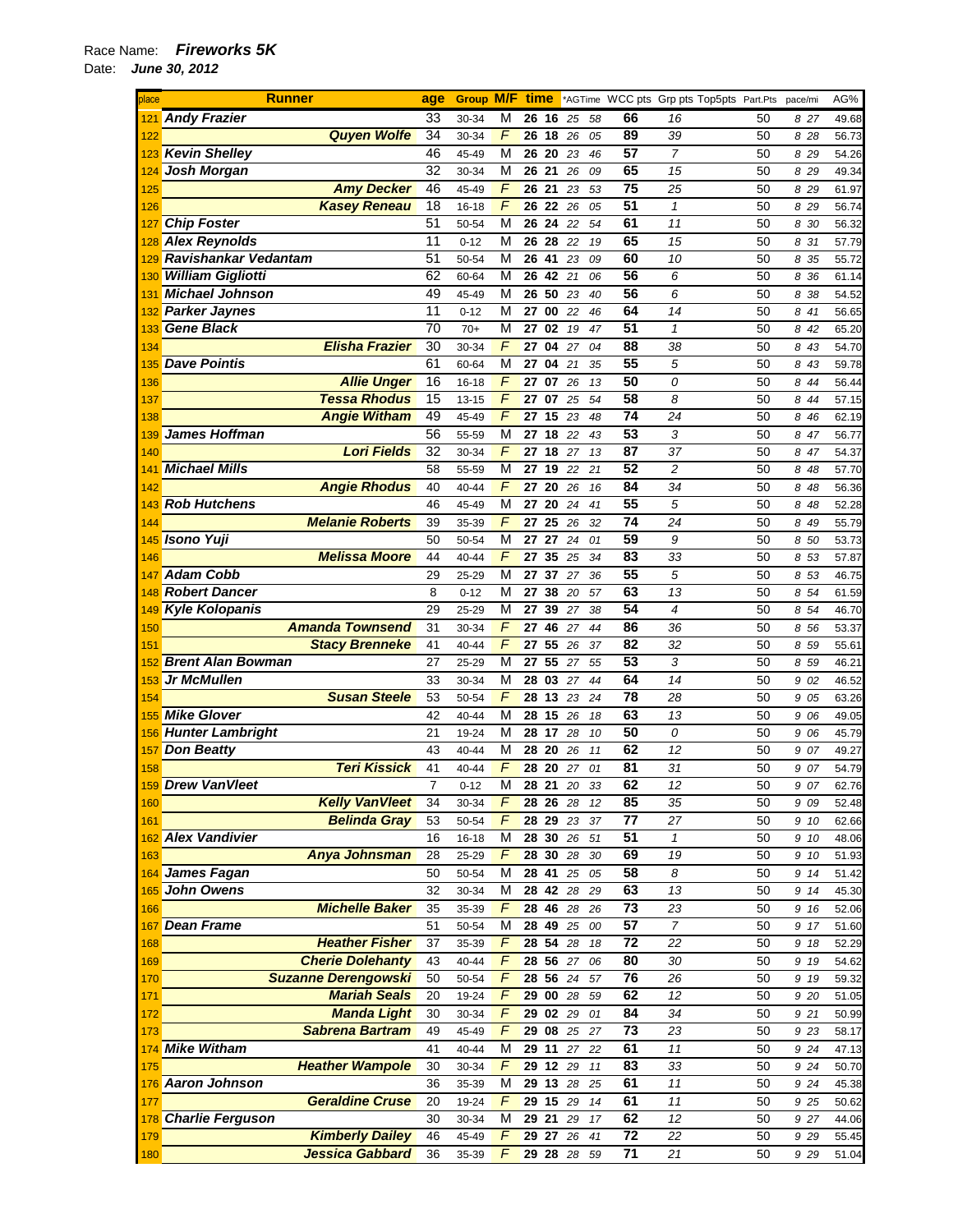| place      | <b>Runner</b>                             | age            | <b>Group M/F</b>  |                | time     |          |          |          |                       | *AGTime WCC pts Grp pts Top5pts Part.Pts |          | pace/mi      | AG%            |
|------------|-------------------------------------------|----------------|-------------------|----------------|----------|----------|----------|----------|-----------------------|------------------------------------------|----------|--------------|----------------|
| 181        | <b>Eric Fields</b>                        | 31             | 30-34             | М              | 29       | 29       | 29       | 21       | 61                    | 11                                       | 50       | 9 29         | 43.96          |
| 182        | <b>Skip Moore</b>                         | 45             | 45-49             | М              | 29       | 29       | 26       | 50       | 54                    | $\overline{4}$                           | 50       | 9 29         | 48.09          |
| 183        | <b>Doug Brenneke</b>                      | 45             | 45-49             | М              | 29       | 29       | 26       | 50       | 53                    | 3                                        | 50       | 9 29         | 48.09          |
| 184        | <b>Megan Kramer</b>                       | 31             | 30-34             | F              | 29       | 32 29    |          | 30       | 82                    | 32                                       | 50       | 9 30         | 50.18          |
| 185        | <b>Carlye Horn</b>                        | 25             | 25-29             | F              | 29       | 36       | 29       | 36       | 68                    | 18                                       | 50       | 9 32         | 50.00          |
| 186        | <b>Ashley Valentine-Derrer</b>            | 39             | 35-39             | F              | 29       | 37       | 28       | 39       | 70                    | 20                                       | 50       | 9 32         | 51.65          |
| 187        | <b>Tad Barrett</b>                        | 38             | 35-39             | М              | 29       | 44       | 28       | 31       | 60                    | 10                                       | 50       | 9 34         | 45.23          |
| 188        | <b>Andy Chapman</b>                       | 29             | 25-29             | М              | 29       | 46       | 29       | 44       | 52                    | 2                                        | 50       | 9 35         | 43.38          |
| 189        | <b>Jeff Schmidt</b>                       | 29             | 25-29             | М              | 29       | 46       | 29       | 44       | 51                    | $\mathbf{1}$                             | 50       | 9 35         | 43.38          |
| 190        | <b>Debra Uhrick</b>                       | 52             | 50-54             | F              | 29       | 48       | 25       | 02       | $\overline{75}$       | 25                                       | 50       | 9 36         | 59.11          |
| 191        | <b>Merissa Ross</b>                       | 14             | $13 - 15$         | F              | 29       | 50       | 28       | 06       | 57                    | $\overline{7}$                           | 50       | 9 36         | 52.67          |
| 192        | <b>Lauren Honkomp</b>                     | 15             | 13-15             | F              | 29       | 50       | 28       | 29       | 56                    | 6                                        | 50       | 9 36         | 51.95          |
| 193        | <b>Natalie Josephson</b>                  | 14             | $13 - 15$         | F              | 29       | 52       | 28       | 08       | 55                    | 5                                        | 50       | 9 37         | 52.61          |
| 194        | <b>Lisle Honkomp</b>                      | 19             | 19-24             | F              | 29       | 53       | 29       | 46       | 60                    | 10                                       | 50       | 9 37         | 49.72          |
| 195        | <b>Katie Reising</b>                      | 34             | 30-34             | $\overline{F}$ | 29       | 54       | 29       | 39       | 81                    | 31                                       | 50       | 9 37         | 49.90          |
| 196        | <b>Brett Karanovich</b>                   | 48             | 45-49             | М              | 29       | 54       | 26       | 35       | 52                    | 2                                        | 50       | 9 37         | 48.54          |
| 197        | <b>Sam Reising</b>                        | $\overline{7}$ | $0 - 12$          | М              | 29       | 54       | 21       | 41       | 61                    | 11                                       | 50       | 9 37         | 59.51          |
| 198        | <b>Lora Lock</b>                          | 42             | 40-44             | F              | 29       | 55       | 28       | 17       | 79                    | 29                                       | 50       | 9 38         | 52.34          |
| 199        | <b>Kristy Davis</b>                       | 51             | 50-54             | F              | 29       | 56       | 25       | 29       | 74                    | 24                                       | 50       | 9 38         | 58.09          |
| 200        | <b>Kathie Zaleski</b>                     | 36             | 35-39             | F              | 30       | 03       | 29       | 34       | 69                    | 19                                       | 50       | 9 40         | 50.05          |
| 201        | <b>Shane McDaniel</b>                     | 38             | 35-39             | М              | 30       | 09       | 28       | 55       | 59                    | 9                                        | 50       | 9 42         | 44.61          |
| 202        | <b>Elizabeth Ervin</b>                    | 23             | 19-24             | F              | 30       | 10       | 30       | 10       | 59                    | 9                                        | 50       | 9 43         | 49.06          |
| 203        | <b>Teresa Bryant</b>                      | 52             | 50-54             | F              | 30       | 16       | 25       | 26       | 73                    | 23                                       | 50       | 9 45         | 58.20          |
| 204        | <b>Toni Callahan</b>                      | 44             | 40-44             | $\overline{F}$ | 30       | 16       | 28       | 04       | 78                    | 28                                       | 50       | 9 45         | 52.74          |
| 205        | <b>Joe Farlow</b>                         | 37             | 35-39             | М              | 30       | 16       | 29       | 15       | 58                    | 8                                        | 50       | 9 45         | 44.11          |
| 206        | <b>Courtney Wigner</b>                    | 21             | 19-24             | F              | 30       | 29       | 30       | 29       | 58                    | 8                                        | 50       | 9 4 9        | 48.55          |
| 207        | <b>Karsen Morgan</b>                      | $\overline{7}$ | $0 - 12$          | F              | 30       | 30       | 24       | 03       | 66                    | 16                                       | 50       | 9 49         | 61.53          |
| 208        | <b>Shawn Jackson</b>                      | 32             | 30-34             | M              | 30       | 31       | 30       | 17       | 60                    | 10                                       | 50       | 9 4 9        | 42.60          |
| 209        | <b>Charlie Beinart</b>                    | 34             | 30-34             | М              | 30       | 33       | 30       | 04       | 59                    | 9                                        | 50       | 9 50         | 42.91          |
| 210        | <b>Dustin Thornburg</b>                   | 33             | 30-34             | М<br>F         | 30       | 34       | 30       | 13       | 58                    | 8                                        | 50       | 9 50         | 42.69          |
| 211        | <b>Betsy Bowman</b><br><b>Denise Retz</b> | 30<br>33       | 30-34             | F              | 30<br>30 | 36<br>42 | 30       | 35       | 80<br>$\overline{79}$ | 30<br>29                                 | 50<br>50 | 9 51         | 48.38          |
| 212        | <b>Jalynn Byrd</b>                        | 12             | 30-34<br>$0 - 12$ | F              | 30       | 58       | 30<br>28 | 32<br>09 | 65                    | 15                                       | 50       | 9 53<br>9 58 | 48.46          |
| 213<br>214 | <b>Katlin Stupi</b>                       | 25             | 25-29             | F              | 31       | 01       | 31       | 01       | 67                    | 17                                       | 50       | 9 59         | 52.57<br>47.72 |
| 215        | <b>Hopi Stosberg</b>                      | 34             | 30-34             | F              | 31       | 03       | 30       | 48       | 78                    | 28                                       | 50       | 9 59         | 48.05          |
| 216        | <b>Evan Byrd</b>                          | 11             | $0 - 12$          | F              | 31       | 04       | 27       | 38       | 64                    | 14                                       | 50       | 9 59         | 53.56          |
| 217        | <b>Kimberly Carlton</b>                   | 47             | 45-49             | F              | 31       | 07       | 27       | 52       | 71                    | 21                                       | 50       | 10<br>01     | 53.13          |
| 218        | <b>Debbie Smith</b>                       | 50             | 50-54             | F              | 31       | 16       | 26       | 58       | 72                    | 22                                       | 50       | 10 04        | 54.89          |
| 219        | <b>Leann Brenneke</b>                     | 12             | $0 - 12$          | F              | 31       | 22       | 28       | 31       | 63                    | 13                                       | 50       | 10 06        | 51.90          |
| 220        | <b>Nicole Newport</b>                     | 41             | 40-44             | F              | 31       | 25 29    |          | 57       | $\overline{77}$       | 27                                       | 50       | 10 07        | 49.42          |
| 221        | <b>Matt Stamm</b>                         | 49             | 45-49             | М              | 31       | 26 27    |          | 43       | 51                    | 1                                        | 50       | 10 07        | 46.55          |
| 222        | <b>Jane Barker</b>                        | 46             | 45-49             | F              | 31       | 28       | 28       | 31       | 70                    | 20                                       | 50       | 10 08        | 51.90          |
| 223        | <b>Angela Ketron</b>                      | 41             | 40-44             | $\overline{F}$ | 31       | 32       | 30       | 04       | 76                    | 26                                       | 50       | 10 09        | 49.23          |
| 224        | <b>Aimee Vanmiddlesworth</b>              | 42             | 40-44             | $\overline{F}$ | 31       | 35       | 29       | 51       | 75                    | 25                                       | 50       | 10 10        | 49.58          |
| 225        | <b>Nate Reynolds</b>                      | 13             | $13 - 15$         | М              | 31       | 46 28    |          | 15       | 56                    | 6                                        | 50       | 10 13        | 45.66          |
| 226        | <b>Tami Stevens</b>                       | 52             | 50-54             | F              |          | 31 48 26 |          | 43       | $\overline{71}$       | 21                                       | 50       | 10 14        | 55.39          |
| 227        | <b>Angie Shipman</b>                      | 39             | 35-39             | F              |          | 31 49    | 30       | 47       | 68                    | 18                                       | 50       | 10 14        | 48.07          |
| 228        | <b>Michelle Kircher</b>                   | 42             | 40-44             | F              |          | 31 50    | 30       | 05       | 74                    | 24                                       | 50       | 10 15        | 49.19          |
| 229        | <b>Andrew Wilmot</b>                      | 10             | $0 - 12$          | М              | 31 51    |          | 26       | 01       | 60                    | 10                                       | 50       | 10 15        | 49.57          |
| 230        | <b>Sherry Marcum</b>                      | 48             | 45-49             | F              | 31       | 57       | 28       | 15       | 69                    | 19                                       | 50       | 10 17        | 52.38          |
| 231        | <b>Adrienne Cowen</b>                     | 35             | 35-39             | F              |          | 32 02    | 31       | 40       | 67                    | 17                                       | 50       | 10 19        | 46.75          |
| 232        | <b>Pete Larson</b>                        | 36             | 35-39             | M              |          | 32 05    | 31       | 13       | 57                    | $\overline{7}$                           | 50       | 10 20        | 41.33          |
|            | 233 Rocky Vecera                          | 42             | 40-44             | М              |          | 32 05    | 29       | 52       | 60                    | 10                                       | 50       | 10 20        | 43.19          |
| 234        | Jonathan Weigel                           | 13             | $13 - 15$         | М              |          | 32 07 28 |          | 34       | 55                    | 5                                        | 50       | 10 20        | 45.16          |
| 235        | <b>Craig Weigel</b>                       | 34             | 30-34             | М              |          | 32 07 31 |          | 36       | 57                    | $\boldsymbol{7}$                         | 50       | 10 20        | 40.82          |
| 236        | <b>Debbie Robbins</b>                     | 56             | 55-59             | F              |          | 32 09 25 |          | 36       | 63                    | 13                                       | 50       | 10 21        | 57.82          |
| 237        | <b>Keaghan Coyle</b>                      | 8              | $0 - 12$          | М              |          | 32 09 24 |          | 22       | 59                    | 9                                        | 50       | 10 21        | 52.94          |
|            | 238 Landon Coyle                          | 33             | 30-34             | М              |          | 32 09 31 |          | 47       | 56                    | 6                                        | 50       | 10 21        | 40.59          |
| 239        | <b>Becky Reynolds</b>                     | 41             | 40-44             | F              |          | 32 16 30 |          | 46       | $\overline{73}$       | 23                                       | 50       | 10 23        | 48.11          |
| 240        | <b>Melanie McDaniel</b>                   | 47             | 45-49             | F              |          | 32 16 28 |          | 53       | 68                    | 18                                       | 50       | 10 23        | 51.23          |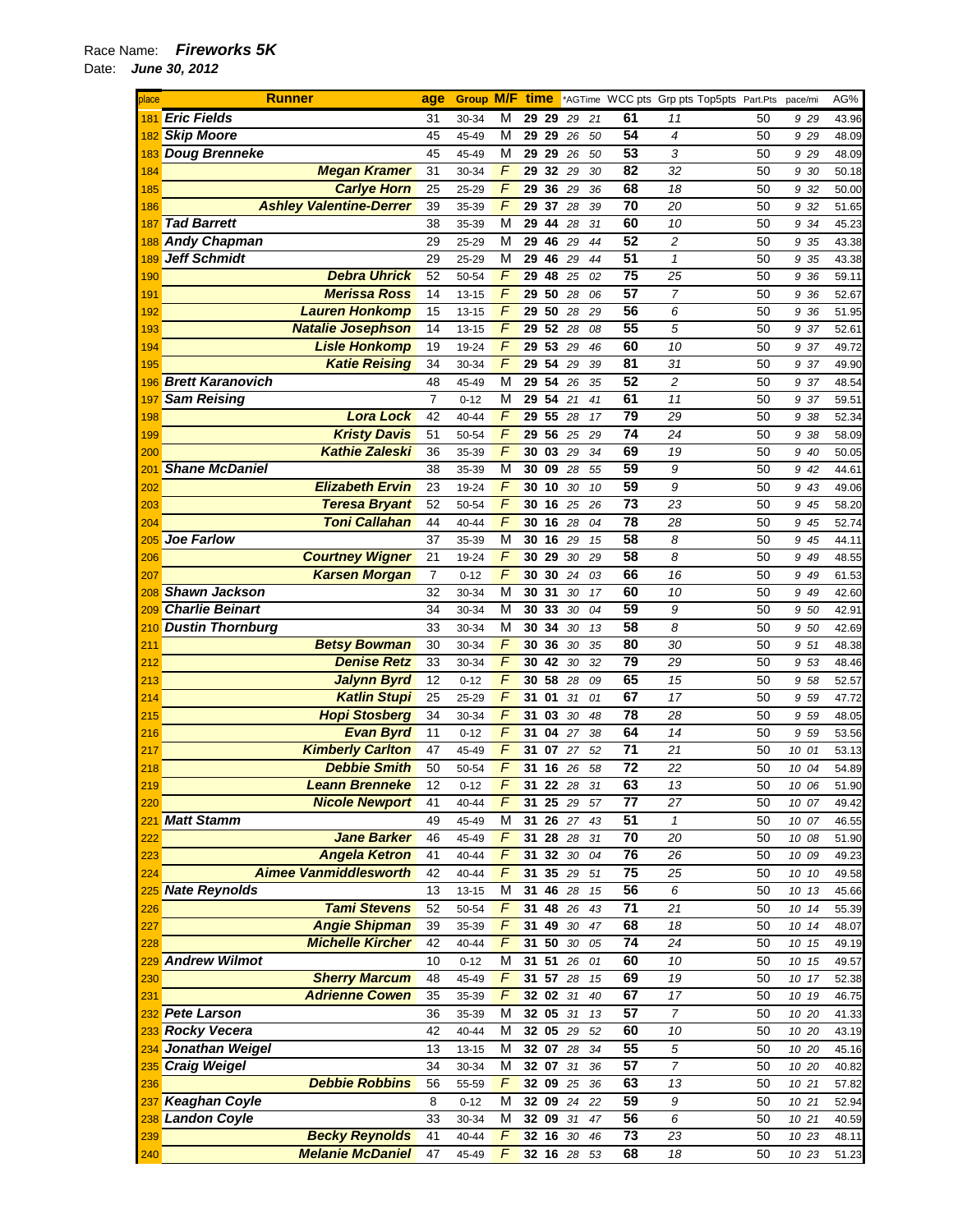| place<br>241 | <b>Runner</b>            |                | <b>Group M/F time</b> |                     |                 |    |    |      |                 | *AGTime WCC pts Grp pts Top5pts Part.Pts |    | pace/mi  | AG%   |
|--------------|--------------------------|----------------|-----------------------|---------------------|-----------------|----|----|------|-----------------|------------------------------------------|----|----------|-------|
|              | <b>Brenda Baumer</b>     | 48             | 45-49                 | F                   | 32 19           |    | 28 | 35   | 67              | 17                                       | 50 | 10 24    | 51.79 |
| 242          | <b>Heather Dugar</b>     | 32             | 30-34                 | $\sqrt{2}$          | 32 23           |    | 32 | 17   | 77              | 27                                       | 50 | 10 25    | 45.84 |
| 243          | <b>Renee McCullum</b>    | 50             | 50-54                 | $\overline{F}$      | 32 32           |    | 28 | 03   | 70              | 20                                       | 50 | 10 28    | 52.76 |
| 244          | <b>Brian Derrer</b>      | 38             | 35-39                 | М                   | 32              | 40 | 31 | 20   | 56              | 6                                        | 50 | 10 31    | 41.17 |
| 245          | <b>Sarah Dickman</b>     | 12             | $0 - 12$              | F                   | 32              | 49 | 29 | 50   | 62              | 12                                       | 50 | 10 34    | 49.61 |
| 246          | <b>Stuart Karanovich</b> | 51             | 50-54                 | M                   | 33 08           |    | 28 | 45   | 56              | 6                                        | 50 | 10 40    | 44.88 |
| 247          | <b>Judy Pierce</b>       | 50             | 50-54                 | F                   | 33              | 16 | 28 | 41   | 69              | 19                                       | 50 | 10 42    | 51.59 |
| 248          | <b>Sarah Drake</b>       | 20             | 19-24                 | $\sqrt{2}$          | 33 36           |    | 33 | 35   | $\overline{57}$ | $\overline{7}$                           | 50 | 10 49    | 44.07 |
|              | 249 Joe Wilmot           | 36             | 35-39                 | M                   | 33              | 42 | 32 | 47   | 55              | 5                                        | 50 | 10 51    |       |
|              | <b>Lindsay Boatright</b> |                |                       | $\overline{F}$      |                 |    |    |      | 76              |                                          |    |          | 39.35 |
| 250          |                          | 32             | 30-34                 |                     | 33 42           |    | 33 | 36   |                 | 26                                       | 50 | 10 51    | 44.04 |
| 251          | <b>Reagan Wilmot</b>     | 6              | $0 - 12$              | $\overline{F}$      | 33 42 25        |    |    | 32   | 61              | 11                                       | 50 | 10 51    | 57.95 |
| 252          | <b>Julie Vecera</b>      | 43             | 40-44                 | $\overline{F}$      | 33              | 48 | 31 | 39   | 72              | 22                                       | 50 | 10 53    | 46.76 |
| 253          | <b>Pat Bowers</b>        | 69             | 65-69                 | F                   | 33              | 51 | 22 | 06   | 51              | $\mathbf{1}$                             | 50 | 10 54    | 66.97 |
| 254          | <b>Monica Schlichter</b> | 37             | 35-39                 | F                   | 33 52           |    | 33 | 10   | 66              | 16                                       | 50 | 10 54    | 44.62 |
| 255          | Jeff Lohmoeller          | 51             | 50-54                 | M                   | 33 57 29        |    |    | 27   | 55              | 5                                        | 50 | 10 56    | 43.80 |
| 256          | <b>Cole Farlow</b>       | $\overline{7}$ | $0 - 12$              | М                   | 34 15           |    | 24 | 50   | 58              | 8                                        | 50 | 11 01    | 51.95 |
| 257          | <b>Ross Alexander</b>    | 39             | 35-39                 | M                   | 34 17           |    | 32 | 38   | 54              | $\overline{\mathcal{A}}$                 | 50 | 11 02    | 39.52 |
| 258          | <b>Lilia Alexander</b>   | 26             | 25-29                 | $\sqrt{F}$          | 34              | 17 | 34 | 17   | 66              | 16                                       | 50 | 11 02    | 43.17 |
| 259          | <b>Kelly Dungan</b>      | 31             | 30-34                 | $\sqrt{2}$          | 34              | 33 | 34 | 30   | 75              | 25                                       | 50 | 11 07    | 42.89 |
| 260          | <b>Nancy Rinehart</b>    | 29             | 25-29                 | $\sqrt{F}$          | 34 42           |    | 34 | 42   | 65              | 15                                       | 50 | 11 10    | 42.65 |
| 261          | <b>Teresa Kinder</b>     | 42             | 40-44                 | F                   | 34              | 45 | 32 | 51   | $\overline{71}$ | 21                                       | 50 | 1111     | 45.06 |
| 262          | <b>Betsy McDaniel</b>    | 38             | 35-39                 | $\overline{F}$      | 34              | 50 | 33 | 55   | 65              | 15                                       | 50 | 11 13    | 43.64 |
| 263          | <b>Brian Fisher</b>      | 42             | 40-44                 | М                   | 34 51           |    | 32 | 27   | 59              | 9                                        | 50 | 11 13    | 39.76 |
| 264          | <b>Natalie Wampole</b>   | 49             | 45-49                 | F                   | 34              | 52 | 30 | 27   | 66              | 16                                       | 50 | 11 13    | 48.61 |
| 265          | <b>Berneice Tipton</b>   | 52             | 50-54                 | $\sqrt{2}$          | 34 52 29        |    |    | 18   | 68              | 18                                       | 50 | 11 13    | 50.52 |
|              | 266 Isaac Moistner       | 10             | $0 - 12$              | M                   | 35              | 10 | 28 | 44   | 57              | $\overline{7}$                           | 50 | 11 19    | 44.89 |
| 267          | <b>Todd Moistner</b>     | 35             | 35-39                 | M                   | 35 11           |    | 34 | 26   | 53              | 3                                        | 50 | 11 19    | 37.46 |
|              | 268 Doug Brown           | 50             | 50-54                 | M                   | 35              | 15 | 30 | 50   | 54              | $\overline{4}$                           | 50 | 11 21    | 41.84 |
| 269          | <b>Michelle Freema</b>   | 42             | 40-44                 | $\sqrt{F}$          | 35              | 31 | 33 | 34   | 70              | 20                                       | 50 | 11 26    | 44.09 |
| 270          | James Weigel             | 9              | $0 - 12$              | М                   | 35              | 36 | 28 | 04   | 56              | 6                                        | 50 | 11 28    | 45.95 |
| 271          | <b>Jennifer Evans</b>    | 37             | 35-39                 | $\sqrt{F}$          | 35 38           |    | 34 | 54   | 64              | 14                                       | 50 | 11 28    | 42.41 |
|              | 272 Nathan Steele        | 10             |                       | M                   | 35 41           |    |    |      | 55              | 5                                        | 50 |          |       |
|              | 273 Ben Lair             |                | $0 - 12$              |                     | 35 51           |    | 29 | 09   | 54              | $\overline{\mathcal{A}}$                 |    | 11 29    | 44.24 |
|              |                          | 13             | $13 - 15$             | M<br>$\overline{F}$ |                 |    | 31 | 53   | 54              |                                          | 50 | 11 32    | 40.46 |
| 274          | <b>Piper Gleeson</b>     | 14             | $13 - 15$             | $\overline{F}$      | 35 51           |    | 33 | 46   |                 | $\overline{\mathcal{A}}$                 | 50 | 11 32    | 43.83 |
| 275          | <b>Aubri Gibb</b>        | 13             | 13-15                 |                     | 35 51           |    | 33 | 13   | 53              | 3                                        | 50 | 11 32    | 44.55 |
| 276          | <b>Darcy Bryant</b>      | 23             | 19-24                 | $\sqrt{2}$          | 35              | 52 | 35 | 52   | 56              | 6                                        | 50 | 11 33    | 41.26 |
| 277          | <b>Emily Ross</b>        | 26             | 25-29                 | $\sqrt{F}$          | 35              | 52 | 35 | 52   | 64              | 14                                       | 50 | 11<br>33 | 41.26 |
| 278          | <b>Jamie Smith</b>       | 51             | 50-54                 | F                   | 35              | 56 | 30 | 35   | 67              | 17                                       | 50 | 11<br>34 | 48.39 |
| 279          | <b>Sydney Hardy</b>      | 7              | $0 - 12$              | F                   | 35 59           |    | 28 | 23   | 60              | 10                                       | 50 | 11<br>35 | 52.16 |
| 280          | <b>Stephnia Cross</b>    | 30             | 30-34                 | F                   | <b>36 00 35</b> |    |    | - 59 | 74              | 24                                       | 50 | 11 35    | 41.12 |
| 281          | <b>Mary Lair</b>         | 47             | 45-49                 | F                   | 36 03           |    | 32 | 17   | 65              | 15                                       | 50 | 11 36    | 45.86 |
| 282          | <b>Beth Beatty</b>       | 37             | 35-39                 | F                   | 36 07           |    | 35 | 22   | 63              | 13                                       | 50 | 11 37    | 41.84 |
|              | 283 Curt Spaulding       | 50             | 50-54                 | M                   | 36 12           |    | 31 | 40   | 53              | 3                                        | 50 | 11 39    | 40.74 |
| 284          | <b>Leslie Gettinger</b>  | 29             | 25-29                 | $\overline{F}$      | 36 15           |    | 36 | 15   | 63              | 13                                       | 50 | 11 40    | 40.83 |
| 285          | <b>Bethan Ervin</b>      | 44             | 40-44                 | $\sqrt{2}$          | $36$ 16 33      |    |    | 37   | 69              | 19                                       | 50 | 11 40    | 44.02 |
| 286          | <b>Holly Wallace</b>     | 28             | 25-29                 | F                   | $36$ 17         |    | 36 | 17   | 62              | 12                                       | 50 | 11 41    | 40.79 |
| 287          | <b>Chuck Wolfe</b>       | 62             | 60-64                 | M                   | 36 23           |    | 28 | 45   | 54              | 4                                        | 50 | 11 43    | 44.87 |
| 288          | <b>Lori Hardy</b>        | 33             | 30-34                 | F                   | 36 34           |    | 36 | 23   | $\overline{73}$ | 23                                       | 50 | 11 46    | 40.69 |
| 289          | <b>Tiffany Sheley</b>    | 35             | 35-39                 | $\overline{F}$      | 36 35           |    | 36 | 09   | 62              | 12                                       | 50 | 11 47    | 40.93 |
| 290          | <b>Hannah Abrams</b>     | 28             | 25-29                 | $\sqrt{2}$          | 36 41           |    | 36 | 41   | 61              | 11                                       | 50 | 11<br>48 | 40.35 |
| 291          | <b>Tre Brown</b>         | 12             | $0 - 12$              | M                   | 36 42           |    | 31 | 50   | 54              | 4                                        | 50 | 11 49    | 40.52 |
| 292          | Joe Silvers              | 57             | 55-59                 | M                   | 36 52           |    | 30 | 26   | 51              | $\mathbf{1}$                             | 50 | 11 52    | 42.39 |
| 293          | <b>Kathleen Miller</b>   | 54             | 50-54                 | F                   | 37 01           |    | 30 | 17   | 66              | 16                                       | 50 | 11 55    | 48.87 |
| 294          | <b>Betsy Frazier</b>     | 26             | 25-29                 | F                   | 37 10           |    | 37 | 10   | 60              | 10                                       | 50 | 11 58    | 39.82 |
|              | 295 Noah Ilano           | 13             | 13-15                 | М                   | 37 15           |    | 33 | 08   | 53              | 3                                        | 50 | 11 59    | 38.94 |
| 296          | <b>Shannon Brown</b>     | 42             | 40-44                 | F                   | 37 17           |    | 35 | 14   | 68              | 18                                       | 50 | 12 00    | 42.00 |
| 297          | John Campbell            | 42             | 40-44                 | M                   | 37 23           |    | 34 | 48   | 58              | 8                                        | 50 | 12 02    | 37.06 |
|              | 298 Gabriel Zuver        | 12             | $0 - 12$              | M                   | 37 35           |    | 32 | 36   | 53              | 3                                        | 50 | 12 06    | 39.57 |
| 299          | <b>Leslie Warner</b>     | 40             | 40-44                 | F                   | 37              | 39 | 36 | 10   | 67              | 17                                       | 50 | 12 07    | 40.91 |
| 300          | <b>Corey Kuhn</b>        | 38             | 35-39                 | F                   | 37 47           |    | 36 | 47   | 61              | 11                                       | 50 | 12 10    | 40.23 |
|              |                          |                |                       |                     |                 |    |    |      |                 |                                          |    |          |       |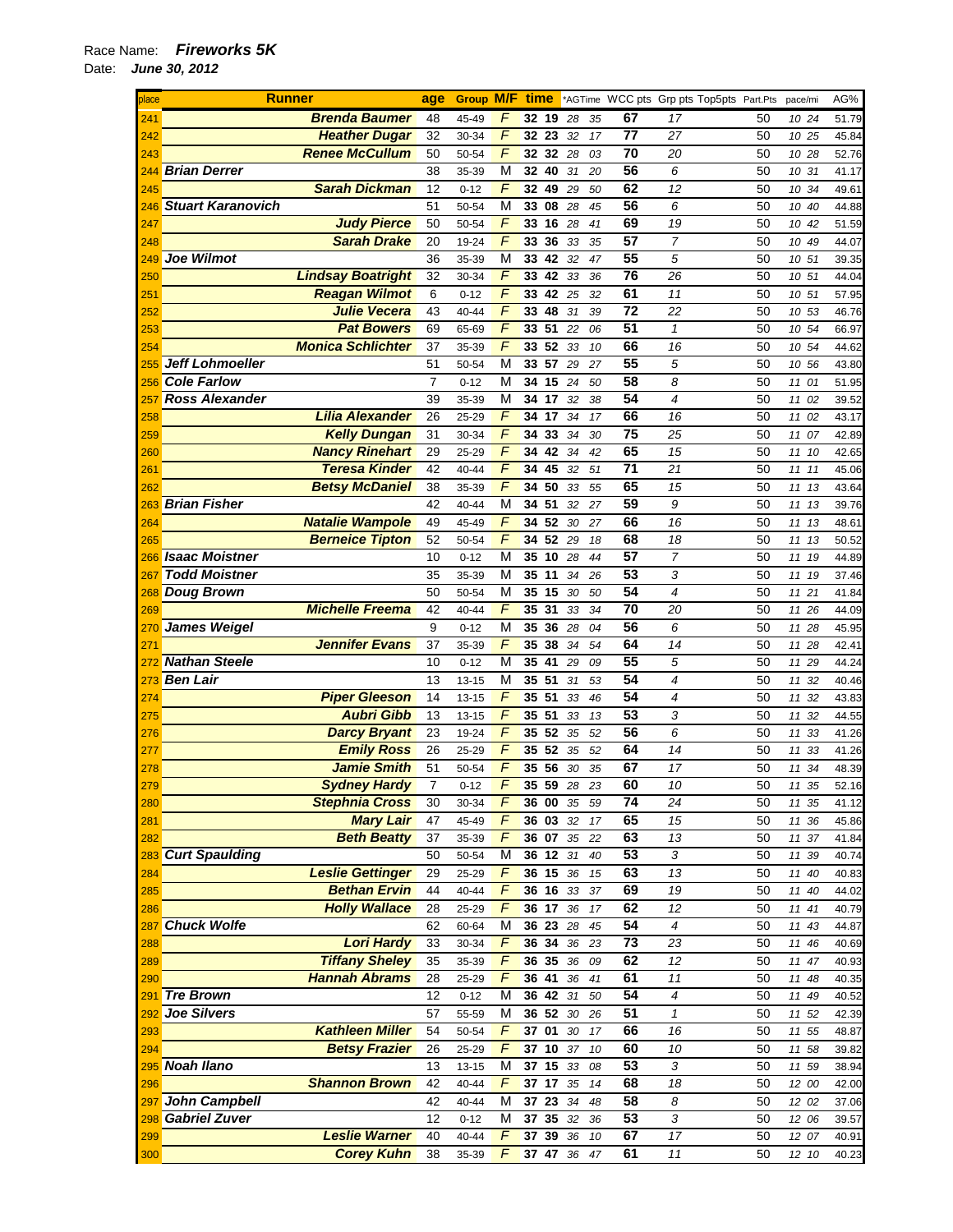| place | <b>Runner</b>           |                         | age            | <b>Group M/F</b> |                | time        |    |    |    | *AGTime WCC pts Grp pts Top5pts Part.Pts |                |    | pace/mi |    | AG%   |
|-------|-------------------------|-------------------------|----------------|------------------|----------------|-------------|----|----|----|------------------------------------------|----------------|----|---------|----|-------|
| 301   | <b>John Kuhn</b>        |                         | 42             | 40-44            | М              | 37          | 48 | 35 | 12 | 57                                       | 7              | 50 | 12 10   |    | 36.66 |
| 302   |                         | <b>Patricia Glen</b>    | 22             | 19-24            | $\overline{F}$ | 37          | 52 | 37 | 52 | 55                                       | 5              | 50 | 12, 11  |    | 39.08 |
| 303   | <b>Matthew Minor</b>    |                         | 31             | 30-34            | M              | 37 57       |    | 37 | 46 | 55                                       | 5              | 50 | 12 13   |    | 34.16 |
| 304   |                         | <b>Patricia Ours</b>    | 56             | 55-59            | $\overline{F}$ | 37          | 57 | 30 | 13 | 62                                       | 12             | 50 | 12 13   |    | 48.99 |
| 305   | <b>Wayne Roussel</b>    |                         | 42             | 40-44            | M              | 38          | 13 | 35 | 35 | 56                                       | 6              | 50 | 12 18   |    | 36.26 |
| 306   |                         | <b>Angie McMullen</b>   | 40             | 40-44            | F              | 38          | 27 | 36 | 57 | 66                                       | 16             | 50 | 12 23   |    | 40.06 |
| 307   |                         | <b>Kara Newman</b>      | 31             | 30-34            | F              | 38 31       |    | 38 | 28 | 72                                       | 22             | 50 | 12 24   |    | 38.47 |
| 308   |                         | <b>Bonnie Hutchens</b>  | 44             | 40-44            | $\overline{F}$ | 38          | 43 | 35 | 54 | 65                                       | 15             | 50 | 12 28   |    | 41.23 |
| 309   |                         | <b>Krista Retter</b>    | 40             | 40-44            | F              | 38 52       |    | 37 | 21 | 64                                       | 14             | 50 | 12 31   |    | 39.63 |
| 310   |                         | <b>Angela Buckland</b>  | 30             | 30-34            | F              | 38          | 58 | 38 | 57 | $\overline{71}$                          | 21             | 50 | 12      | 33 | 37.99 |
| 311   |                         | <b>Mercedes Vaughn</b>  | 15             | $13 - 15$        | $\overline{F}$ | 39          | 02 | 37 | 17 | 52                                       | 2              | 50 | 12 34   |    | 39.70 |
| 312   |                         | <b>Rachel Ernst</b>     | 33             | 30-34            | $\overline{F}$ | 39          | 04 | 38 | 52 | $\overline{70}$                          | 20             | 50 | 12 34   |    | 38.08 |
| 313   |                         | <b>Misty Vaughn</b>     | 32             | 30-34            | $\sqrt{2}$     | 39          | 06 | 38 | 59 | 69                                       | 19             | 50 | 12 35   |    | 37.96 |
| 314   |                         | <b>Tiara Smith</b>      | 20             | 19-24            | F              | 39          | 07 | 39 | 06 | 54                                       | 4              | 50 | 12 35   |    | 37.85 |
|       |                         | <b>Beth Piel</b>        | 49             |                  | F              |             | 08 |    |    | 64                                       | 14             |    |         |    |       |
| 315   |                         |                         | 51             | 45-49            | M              | 39          |    | 34 | 11 | 52                                       | 2              | 50 | 12 36   |    | 43.31 |
| 316   | <b>David Johnson</b>    | <b>Ellen Johnson</b>    |                | 50-54            | F              | 39          | 10 | 33 | 59 | 58                                       | 8              | 50 | 12 36   |    | 37.96 |
| 317   |                         |                         | 63             | 60-64            | F              | 39          | 10 | 28 | 10 |                                          |                | 50 | 12 36   |    | 52.56 |
| 318   |                         | <b>Angela Larson</b>    | 33             | 30-34            |                | 39          | 14 | 39 | 02 | 68                                       | 18             | 50 | 12 38   |    | 37.92 |
| 319   |                         | <b>Christie Larsen</b>  | 38             | 35-39            | $\sqrt{2}$     | 39          | 18 | 38 | 16 | 60                                       | 10             | 50 | 12 39   |    | 38.68 |
| 320   | <b>Jonathan Larsen</b>  |                         | 13             | $13 - 15$        | M              | 39          | 21 | 34 | 59 | 52                                       | 2              | 50 | 12 40   |    | 36.86 |
| 321   | <b>Leland Nicholson</b> |                         | 70             | $70+$            | M              | 39          | 22 | 28 | 49 | 50                                       | 0              | 50 | 12 40   |    | 44.77 |
|       | <b>Michael Vaughn</b>   |                         | 31             | 30-34            | M              | 39          | 38 | 39 | 27 | 54                                       | 4              | 50 | 12 45   |    | 32.71 |
| 323   | <b>Will Brenneke</b>    |                         | 9              | $0 - 12$         | M              | 39          | 56 | 31 | 29 | 52                                       | 2              | 50 | 12 51   |    | 40.96 |
| 324   | <b>Aaron Glover</b>     |                         | 11             | $0 - 12$         | M              | 40          | 03 | 33 | 47 | 51                                       | $\mathcal I$   | 50 | 12 53   |    | 38.19 |
| 325   |                         | <b>April Scott</b>      | 39             | 35-39            | $\overline{F}$ | 40          | 12 | 38 | 54 | 59                                       | 9              | 50 | 12 56   |    | 38.05 |
| 326   | <b>Jared Haley</b>      |                         | 31             | 30-34            | M              | 40          | 22 | 40 | 10 | 53                                       | 3              | 50 | 12 59   |    | 32.11 |
| 327   |                         | <b>Janet Hoffman</b>    | 56             | 55-59            | $\overline{F}$ | 40          | 31 | 32 | 15 | 61                                       | 11             | 50 | 13 02   |    | 45.88 |
| 328   |                         | <b>Kate Glen</b>        | 25             | 25-29            | $\sqrt{F}$     | 40          | 44 | 40 | 44 | 59                                       | 9              | 50 | 13 07   |    | 36.33 |
| 329   | <b>Tom Glen</b>         |                         | 60             | 60-64            | M              | 40          | 47 | 32 | 48 | 53                                       | 3              | 50 | 13 08   |    | 39.33 |
| 330   |                         | <b>Sidney Braff</b>     | 10             | $0 - 12$         | F              | 40          | 57 | 35 | 31 | 59                                       | 9              | 50 | 13 11   |    | 41.66 |
| 331   |                         | <b>Dianne Bailey</b>    | 60             | 60-64            | F              | 40          | 57 | 30 | 48 | 57                                       | 7              | 50 | 13 11   |    | 48.05 |
| 332   | <b>Lanny Braff</b>      |                         | 44             | 40-44            | М              | 41          | 01 | 37 | 36 | 55                                       | 5              | 50 | 13 12   |    | 34.30 |
| 333   |                         | <b>Sandra Roussel</b>   | 50             | 50-54            | $\overline{F}$ | 41          | 01 | 35 | 22 | 65                                       | 15             | 50 | 13 12   |    | 41.84 |
| 334   |                         | <b>Stacy Braff</b>      | 50             | 50-54            | $\overline{F}$ | 41          | 03 | 35 | 24 | 64                                       | 14             | 50 | 13 13   |    | 41.81 |
| 335   |                         | <b>Shelia Campbell</b>  | 53             | 50-54            | F              | 41          | 07 | 34 | 06 | 63                                       | 13             | 50 | 13 14   |    | 43.41 |
| 336   |                         | <b>Sarah Geise</b>      | 58             | 55-59            | $\sqrt{2}$     | 41          | 27 | 32 | 05 | 60                                       | 10             | 50 | 13 20   |    | 46.13 |
| 337   |                         | <b>Payten Stockton</b>  | 8              | $0 - 12$         | $\sqrt{2}$     | 41          | 39 | 34 | 02 | 58                                       | 8              | 50 | 13 24   |    | 43.49 |
| 338   |                         | <b>Cathy Weaver</b>     | 63             | 60-64            | F              | 41          | 39 | 29 | 57 | 56                                       | 6              | 50 | 13 24   |    | 49.42 |
| 339   |                         | Ann Adams               | 51             | 50-54            | F              | 41          | 47 | 35 | 34 | 62                                       | 12             | 50 | 13 27   |    | 41.61 |
| 340   |                         | <b>Madison Fields</b>   | 8              | $0 - 12$         | F              | 41 48       |    | 34 | 09 | 57                                       | 7              | 50 | 13 27   |    | 43.33 |
| 341   |                         | <b>Vera Frame</b>       | 71             | $70+$            | F              | 41 52 26 25 |    |    |    | 51                                       | $\mathbf{1}$   | 50 | 13 29   |    | 56.04 |
| 342   |                         | <b>Martha Rutan</b>     | 33             | 30-34            | F              | 41 59 41    |    |    | 46 | 67                                       | 17             | 50 | 13 31   |    | 35.44 |
|       | 343 Nick Andreas        |                         | 31             | 30-34            | M              | 42 17       |    | 42 | 05 | 52                                       | $\overline{c}$ | 50 | 13 37   |    | 30.66 |
| 344   |                         | <b>Pam Woods</b>        | 57             | 55-59            | F              | 42 17       |    | 33 | 12 | 59                                       | 9              | 50 | 13 37   |    | 44.58 |
| 345   |                         | <b>Candace Yount</b>    | 30             | 30-34            | F              | 42 20       |    | 42 | 19 | 66                                       | 16             | 50 | 13 38   |    | 34.97 |
| 346   |                         | <b>Tina Cohee</b>       | 34             | 30-34            | F              | 42 21       |    | 42 | 00 | 65                                       | 15             | 50 | 13 38   |    | 35.23 |
| 347   |                         | <b>Emily Rankin</b>     | 30             | 30-34            | F              | 42 27       |    | 42 | 26 | 64                                       | 14             | 50 | 13 40   |    | 34.88 |
|       |                         | <b>Rachel Wilmot</b>    | 36             | 35-39            | F              | 42 36       |    | 41 |    | 58                                       | 8              | 50 | 13 43   |    |       |
| 348   |                         | <b>Kate Robinson</b>    |                |                  | F              |             |    |    | 55 | 53                                       | 3              |    |         |    | 35.30 |
| 349   |                         |                         | 23             | 19-24            |                | 42 42 42    |    |    | 42 | 50                                       |                | 50 | 13 45   |    | 34.66 |
|       | 350 Ken Hittson         |                         | 48             | 45-49            | M              | 42 50       |    | 38 | 04 |                                          | 0              | 50 | 13 47   |    | 33.88 |
| 351   |                         | <b>Micci Hoover</b>     | 45             | 45-49            | F              | 42 54       |    | 39 | 20 | 63                                       | 13             | 50 | 13 48   |    | 37.62 |
|       | 352 Jeffrey Miller      |                         | 44             | 40-44            | M              | 42 59       |    | 39 | 25 | 54                                       | 4              | 50 | 13 50   |    | 32.73 |
| 353   |                         | <b>Diana Miller</b>     | 42             | 40-44            | F              | 43 03 40    |    |    | 41 | 63                                       | 13             | 50 | 13 51   |    | 36.37 |
| 354   |                         | <b>Madison Barnett</b>  | $\overline{7}$ | $0 - 12$         | F              | 43 58       |    | 34 | 40 | 56                                       | 6              | 50 | 14 09   |    | 42.69 |
|       | 355 Chris Larsen        |                         | 41             | 40-44            | М              | 44 03       |    | 41 | 19 | 53                                       | 3              | 50 | 14 11   |    | 31.22 |
| 356   |                         | <b>Jenna Larsen</b>     | 9              | $0 - 12$         | F              | 44 04       |    | 37 | 10 | 55                                       | 5              | 50 | 14 11   |    | 39.82 |
| 357   |                         | <b>Rhonda Rohrer</b>    | 52             | 50-54            | F              | 44 17 37    |    |    | 12 | 61                                       | 11             | 50 | 14 15   |    | 39.78 |
| 358   |                         | <b>Christina Cruse</b>  | 41             | 40-44            | F              | 44 17       |    | 42 | 13 | 62                                       | 12             | 50 | 14 15   |    | 35.06 |
| 359   |                         | <b>Michelle Johnson</b> | 34             | 30-34            | F              | 44 20       |    | 43 | 58 | 63                                       | 13             | 50 | 14 16   |    | 33.66 |
| 360   |                         | <b>Angie Dickman</b>    | 43             | 40-44            | F              | 44 57 42    |    |    | 06 | 61                                       | 11             | 50 | 14 28   |    | 35.16 |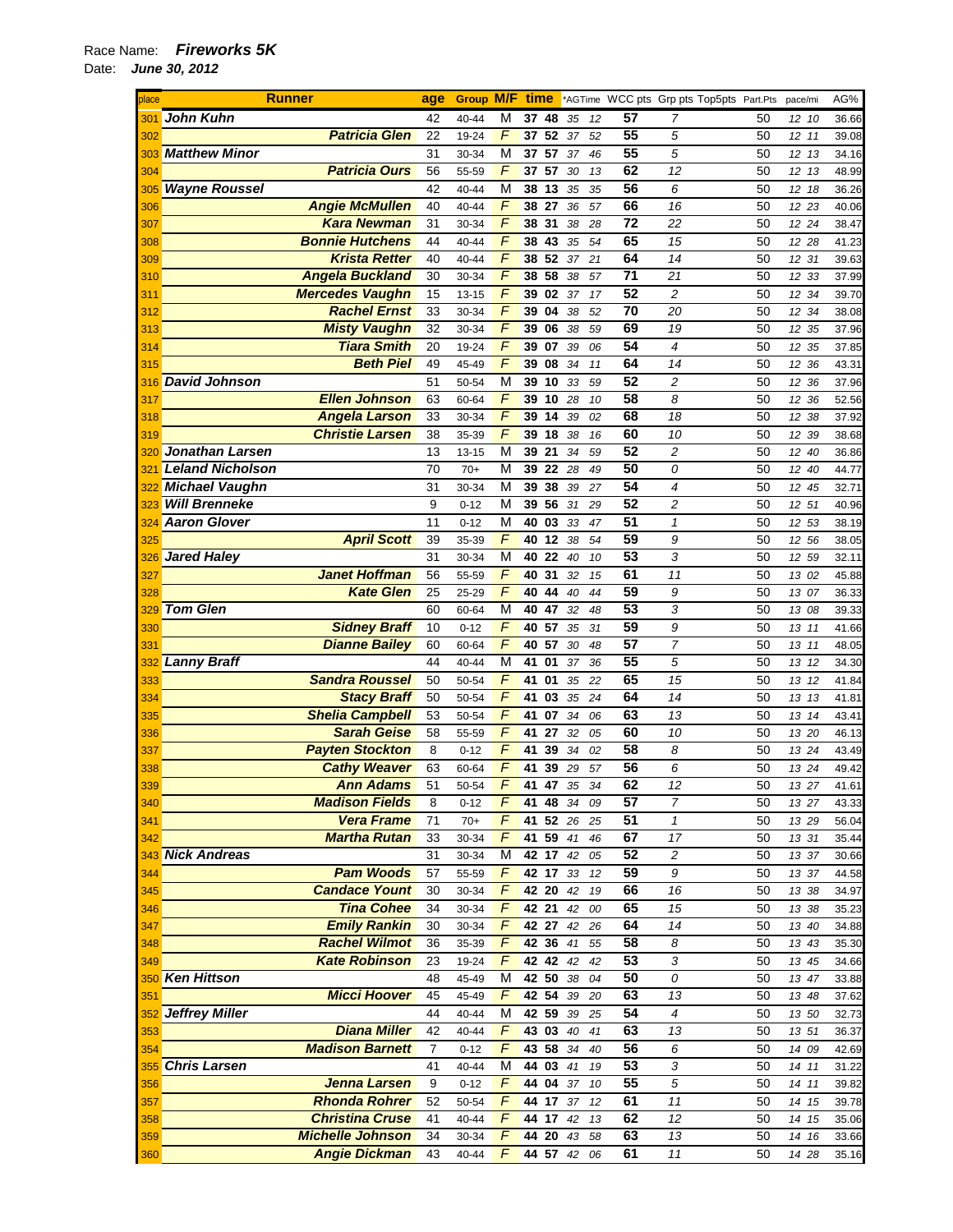| place | <b>Runner</b>              |    | <b>Group M/F time</b> |                |             |                                    |    |    |                 | *AGTime WCC pts Grp pts Top5pts Part.Pts |    | pace/mi | AG%   |
|-------|----------------------------|----|-----------------------|----------------|-------------|------------------------------------|----|----|-----------------|------------------------------------------|----|---------|-------|
| 361   | <b>Melissa Vance</b>       | 39 | 35-39                 | F              | 44          | 58                                 | 43 | 31 | 57              | 7                                        | 50 | 14 28   | 34.02 |
| 362   | <b>Paula Snipe</b>         | 57 | 55-59                 | $\sqrt{2}$     | 45 02       |                                    | 35 | 21 | 58              | 8                                        | 50 | 14 30   | 41.86 |
| 363   | John Jr. Proctor           | 17 | 16-18                 | M              | 45 08       |                                    | 43 | 06 | 50              | 0                                        | 50 | 14 32   | 29.93 |
| 364   | <b>USA Jones</b>           | 45 | 45-49                 | F              | 45 21       |                                    | 41 | 35 | 62              | 12                                       | 50 | 14 36   | 35.59 |
| 365   | <b>Debbie Whirley</b>      | 46 | 45-49                 | F              | 45          | 24                                 | 41 | 09 | 61              | 11                                       | 50 | 14 37   | 35.97 |
| 366   | <b>Laura Sutphin</b>       | 46 | 45-49                 | F              | 46 02       |                                    | 41 | 43 | 60              | 10                                       | 50 | 14 49   | 35.47 |
| 367   | <b>Uma Harris</b>          | 51 | 50-54                 | F              | 46          | $\overline{\overline{\mathbf{0}}}$ | 39 | 14 | 60              | 10                                       | 50 | 14 50   | 37.73 |
| 368   | <b>Teffiny Clarkston</b>   | 31 | 30-34                 | F              | 46          | 19                                 | 46 | 15 | 62              | 12                                       | 50 | 14 54   | 32.00 |
|       | 369 Ali Scott              | 9  | $0 - 12$              | M              | 46          | 37                                 | 36 | 46 | 50              | 0                                        | 50 | 15 00   | 35.09 |
| 370   | <b>Cassey Kelley</b>       | 33 | 30-34                 | $\overline{F}$ | 46          | 43                                 | 46 | 28 | 61              | 11                                       | 50 | 15 02   | 31.85 |
|       | <b>Jeanie Tipton</b>       | 43 |                       | F              | 46          | 43                                 |    | 45 | 60              | 10                                       | 50 |         |       |
| 371   |                            |    | 40-44                 |                |             |                                    | 43 |    |                 |                                          |    | 15 02   | 33.83 |
| 372   | <b>Sarah Berns</b>         | 27 | 25-29                 | F              | 46          | 53                                 | 46 | 53 | 58              | 8                                        | 50 | 15 05   | 31.57 |
| 373   | Latrisha Jackson           | 31 | 30-34                 | F              | 46 55       |                                    | 46 | 51 | 60              | 10                                       | 50 | 15 06   | 31.59 |
| 374   | <b>Wayne Foley</b>         | 42 | 40-44                 | M              | 46 58       |                                    | 43 | 44 | 52              | 2                                        | 50 | 15 07   | 29.50 |
| 375   | <b>Mandy Newhouse</b>      | 28 | 25-29                 | F              | 46 59       |                                    | 46 | 59 | 57              | $\overline{7}$                           | 50 | 15 07   | 31.50 |
|       | 376 Kenny Newhouse         | 39 | 35-39                 | M              | 47 00       |                                    | 44 | 45 | 52              | $\overline{c}$                           | 50 | 15 08   | 28.83 |
| 377   | <b>Laura Perseponko</b>    | 37 | 35-39                 | F              | 47          | 02                                 | 46 | 04 | 56              | 6                                        | 50 | 15 08   | 32.13 |
| 378   | <b>Karie Miller</b>        | 29 | 25-29                 | $\sqrt{F}$     | 47 04       |                                    | 47 | 04 | 56              | 6                                        | 50 | 15 09   | 31.44 |
| 379   | <b>Anna Lohmoeller</b>     | 47 | 45-49                 | $\sqrt{F}$     | 47          | $\overline{0}8$                    | 42 | 12 | 59              | 9                                        | 50 | 15 10   | 35.07 |
| 380   | Juanita Jenkins            | 43 | $40 - 44$             | F              | 47 09       |                                    | 44 | 09 | 59              | 9                                        | 50 | 15 11   | 33.52 |
| 381   | <b>Brandy McClurg</b>      | 39 | 35-39                 | F              | 47          | 11                                 | 45 | 39 | 55              | 5                                        | 50 | 15 11   | 32.42 |
| 382   | <b>Emily Shaffer</b>       | 11 | $0 - 12$              | F              | 47          | 39                                 | 42 | 23 | 54              | $\overline{4}$                           | 50 | 15 20   | 34.92 |
| 383   | <b>Andrea Kolopanis</b>    | 31 | 30-34                 | F              | 47          | 39                                 | 47 | 35 | 59              | 9                                        | 50 | 15 20   | 31.10 |
| 384   | <b>Sharon Shaffer</b>      | 43 | 40-44                 | F              | 47          | 39                                 | 44 | 37 | 58              | 8                                        | 50 | 15 20   | 33.17 |
| 385   | <b>Kelly Turner</b>        | 47 | 45-49                 | F              | 47          | 43                                 | 42 | 43 | 58              | 8                                        | 50 | 15 22   | 34.64 |
|       | <b>Emma Barnett</b>        | 9  | $0 - 12$              | F              | 47          | 44                                 | 40 | 15 | 53              | 3                                        | 50 | 15 22   | 36.76 |
| 386   |                            |    |                       | $\sqrt{F}$     |             |                                    |    |    | 59              |                                          |    |         |       |
| 387   | <b>Phyllis Savoy</b>       | 53 | 50-54                 |                | 47 46       |                                    | 39 | 36 |                 | 9                                        | 50 | 15 22   | 37.37 |
| 388   | <b>Sinley Salazar</b>      | 38 | 35-39                 | $\sqrt{2}$     | 47          | 56                                 | 46 | 40 | 54              | $\overline{4}$                           | 50 | 15 26   | 31.71 |
| 389   | <b>Dawn Thacker</b>        | 42 | 40-44                 | F              | 47          | 57                                 | 45 | 19 | 57              | $\overline{7}$                           | 50 | 15 26   | 32.65 |
| 390   | <b>Baily Scott</b>         | 7  | $0 - 12$              | F              | 47          | 59                                 | 37 | 50 | 52              | 2                                        | 50 | 15 27   | 39.11 |
| 391   | Johhny Webber              | 62 | 60-64                 | M              | 48 02       |                                    | 37 | 57 | 52              | 2                                        | 50 | 15 28   | 33.99 |
| 392   | <b>Shannon Davis</b>       | 19 | 19-24                 | F              | 48 04       |                                    | 47 | 53 | 52              | $\overline{c}$                           | 50 | 15 28   | 30.91 |
| 393   | <b>Traci Rastbichler</b>   | 45 | 45-49                 | $\overline{F}$ | 48          | 10                                 | 44 | 10 | 57              | $\overline{7}$                           | 50 | 15 30   | 33.51 |
| 394   | <b>Tiauna Washington</b>   | 30 | 30-34                 | $\overline{F}$ | 48          | 25                                 | 48 | 24 | $\overline{58}$ | 8                                        | 50 | 15 35   | 30.58 |
| 395   | <b>Sam Andrews</b>         | 54 | 50-54                 | M              | 48          | 31                                 | 41 | 04 | 51              | $\mathbf{1}$                             | 50 | 15 37   | 31.41 |
| 396   | <b>Debbie Morris</b>       | 50 | 50-54                 | $\sqrt{2}$     | 48          | 33                                 | 41 | 52 | 58              | 8                                        | 50 | 15 38   | 35.35 |
| 397   | <b>Annette Mullins</b>     | 51 | 50-54                 | F              | 48 38       |                                    | 41 | 24 | 57              | 7                                        | 50 | 15 39   | 35.75 |
| 398   | <b>Tina Haustetter</b>     | 45 | 45-49                 | F              | 48          | 38                                 | 44 | 36 | 56              | 6                                        | 50 | 15 39   | 33.19 |
| 399   | <b>Janet Sams</b>          | 45 | 45-49                 | F              | 49          | 04                                 | 44 | 59 | 55              | 5                                        | 50 | 15 48   | 32.89 |
| 400   | <b>Beverley Clark</b>      | 67 | 65-69                 | F              | 49 37 33 29 |                                    |    |    | 50              | 0                                        | 50 | 15 58   | 44.20 |
| 401   | <b>Amy Lair</b>            | 41 | 40-44                 | F              | 49 37       |                                    | 47 | 18 | 56              | 6                                        | 50 | 15 58   | 31.29 |
| 402   | <b>Susan Veazey</b>        | 60 | 60-64                 | $\sqrt{2}$     | 49 44       |                                    | 37 | 24 | 55              | 5                                        | 50 | 16 00   | 39.57 |
| 403   | <b>Melissa Jarboe</b>      | 51 | 50-54                 | $\sqrt{2}$     | 49 51       |                                    | 42 | 26 | 56              | 6                                        | 50 | 16 03   | 34.88 |
| 404   | <b>Jan Parker</b>          | 34 | 30-34                 | $\overline{F}$ | 49 53       |                                    | 49 | 29 | 57              | $\overline{7}$                           | 50 | 16 03   | 29.91 |
| 405   | <b>Ella Parker</b>         | 8  | $0 - 12$              | F              | 50 12 41    |                                    |    | 01 | 51              | $\mathbf{1}$                             | 50 | 16 09   | 36.08 |
| 406   | <b>Catherine Feliciano</b> | 48 | 45-49                 | F              | $50$ 18     |                                    | 44 | 29 | 54              | 4                                        | 50 | 16 11   | 33.27 |
| 407   | <b>Christa Glover</b>      | 42 | $40 - 44$             | F              | 50 24       |                                    | 47 | 38 | $\overline{55}$ | 5                                        | 50 | 16 13   | 31.07 |
|       | <b>Shara Short</b>         | 50 |                       | F              | 50 25 43    |                                    |    |    | 55              | 5                                        |    |         |       |
| 408   |                            |    | 50-54                 | F              |             |                                    |    | 28 | 54              | 4                                        | 50 | 16 14   | 34.04 |
| 409   | <b>Mandy Kates</b>         | 40 | 40-44                 |                | 50 34       |                                    | 48 | 35 |                 |                                          | 50 | 16 17   | 30.46 |
| 410   | <b>Julia Ruffcorn</b>      | 10 | $0 - 12$              | F              | 50 43       |                                    | 43 | 59 | 50              | 0                                        | 50 | 16 19   | 33.64 |
| 411   | <b>Gina Ruffcorn</b>       | 41 | 40-44                 | F              | 50 43       |                                    | 48 | 21 | 53              | 3                                        | 50 | 16 19   | 30.61 |
|       | 412 Carl Jones             | 60 | 60-64                 | М              | 51 01       |                                    | 41 | 02 | 51              | $\mathbf{1}$                             | 50 | 16 25   | 31.44 |
|       | 413 Brian Steele           | 41 | 40-44                 | M              | 51 12       |                                    | 48 | 02 | 51              | $\mathbf{1}$                             | 50 | 16 29   | 26.86 |
| 414   | <b>Sarg Steele</b>         | 14 | 13-15                 | F              | 51 16       |                                    | 48 | 17 | 51              | 1                                        | 50 | 16 30   | 30.65 |
| 415   | <b>Vicki Ilano</b>         | 51 | 50-54                 | F              | 51 20       |                                    | 43 | 42 | 54              | 4                                        | 50 | 16 31   | 33.87 |
| 416   | <b>Pam Dailey</b>          | 55 | 55-59                 | F              | 51 22 41    |                                    |    | 28 | 57              | $\overline{7}$                           | 50 | 16 32   | 35.69 |
| 417   | <b>Taylor Proctor</b>      | 13 | 13-15                 | M              | 51 26 45    |                                    |    | 45 | $\overline{51}$ | $\mathbf{1}$                             | 50 | 16 33   | 28.20 |
| 418   | <b>Heather Proctor</b>     | 33 | 30-34                 | F              | 51 27 51    |                                    |    | 11 | 56              | 6                                        | 50 | 16 34   | 28.92 |
|       | 419 Kyle Newton            | 25 | 25-29                 | M              | 51          | 33                                 | 51 | 33 | 50              | 0                                        | 50 | 16 36   | 25.02 |
| 420   | <b>Mary Griffin</b>        | 56 | 55-59                 | F              | 51 33 41    |                                    |    | 02 | 56              | 6                                        | 50 | 16 36   | 36.06 |
|       |                            |    |                       |                |             |                                    |    |    |                 |                                          |    |         |       |